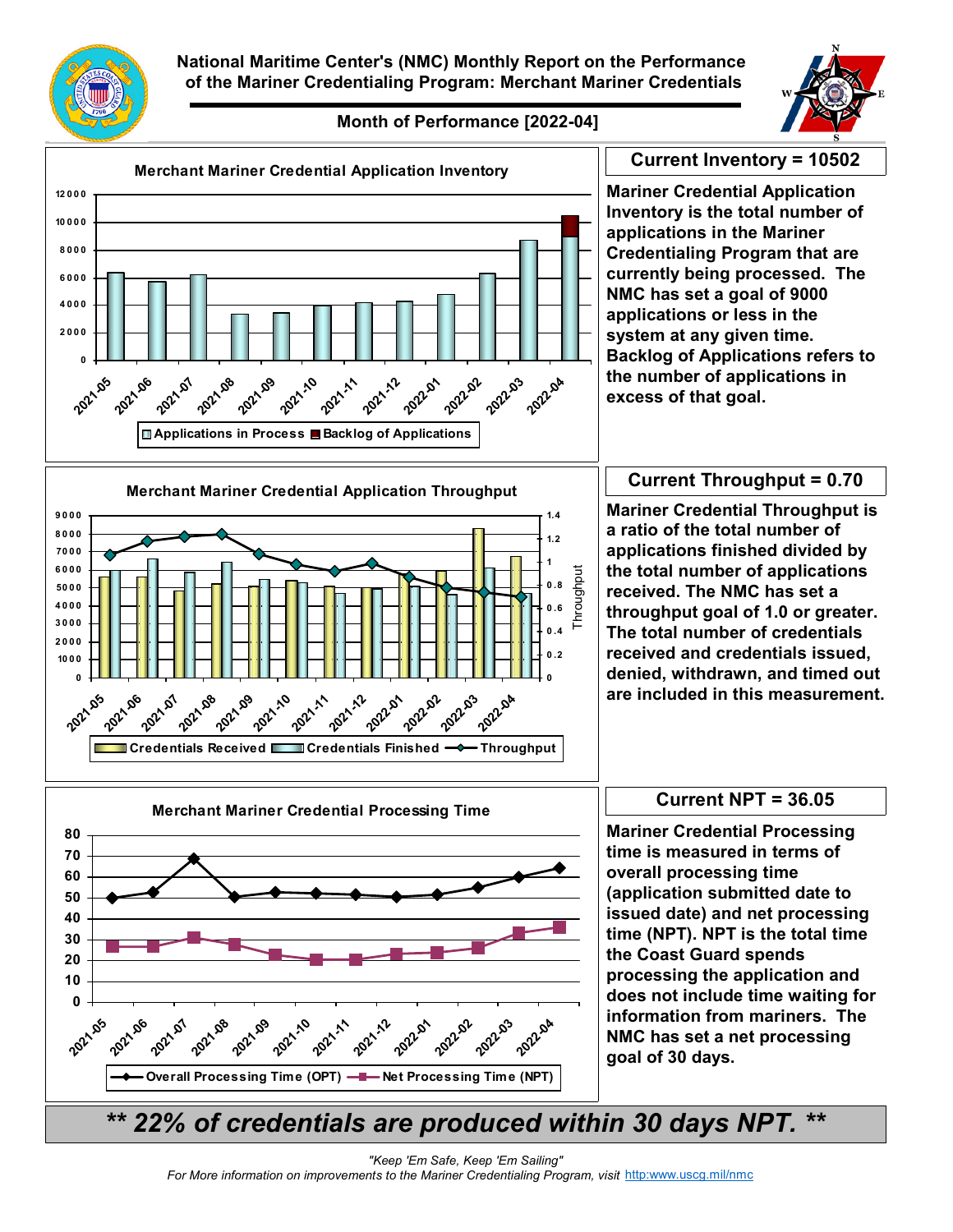



## **Month of Performance [2022-03]**



*\*\* 37% of credentials are produced within 30 days NPT. \*\**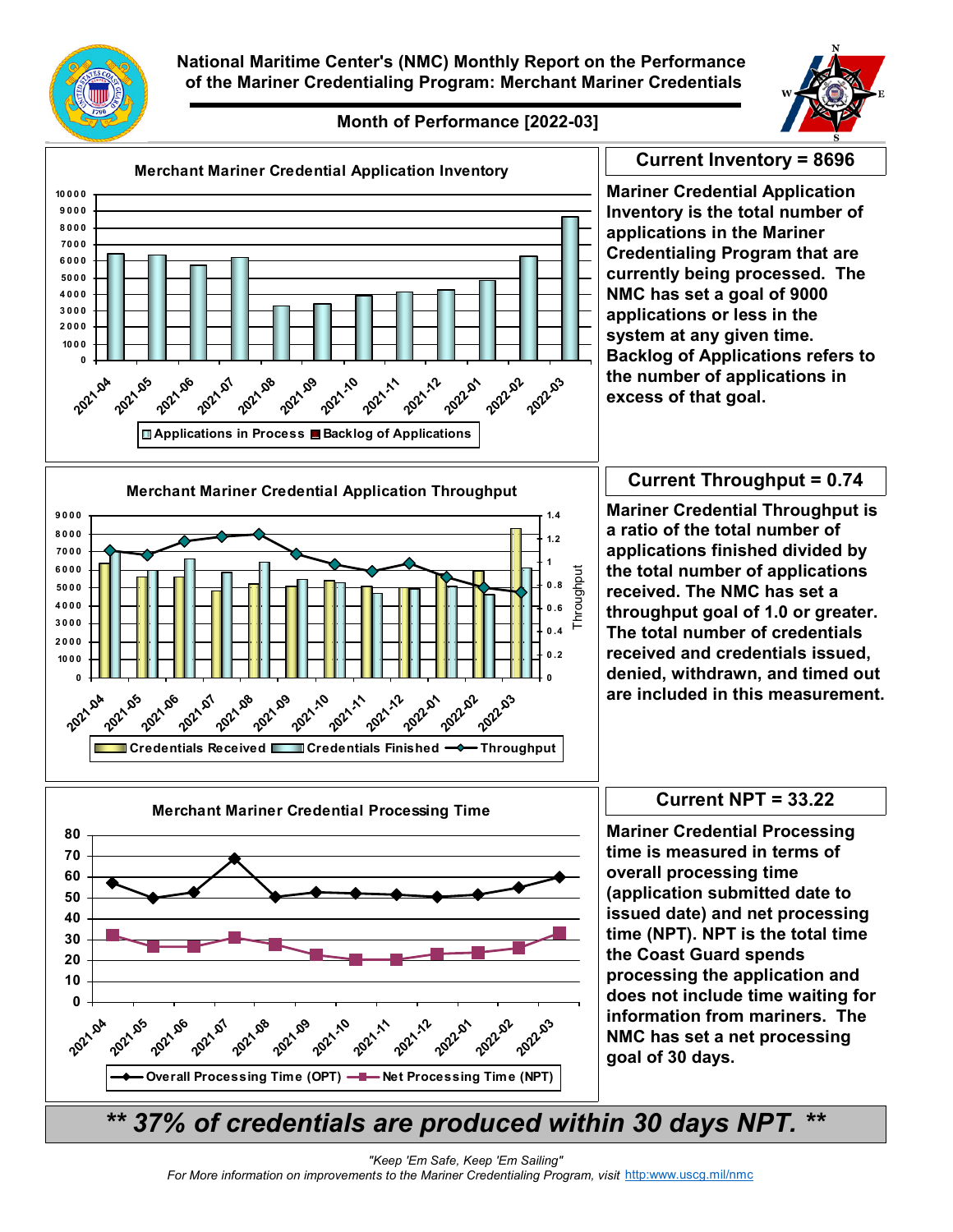

**National Maritime Center's (NMC) Monthly Report on the Performance of the Mariner Credentialing Program: Merchant Mariner Credentials**



## **Month of Performance [2022-02]**



*\*\* 76% of credentials are produced within 30 days NPT. \*\**